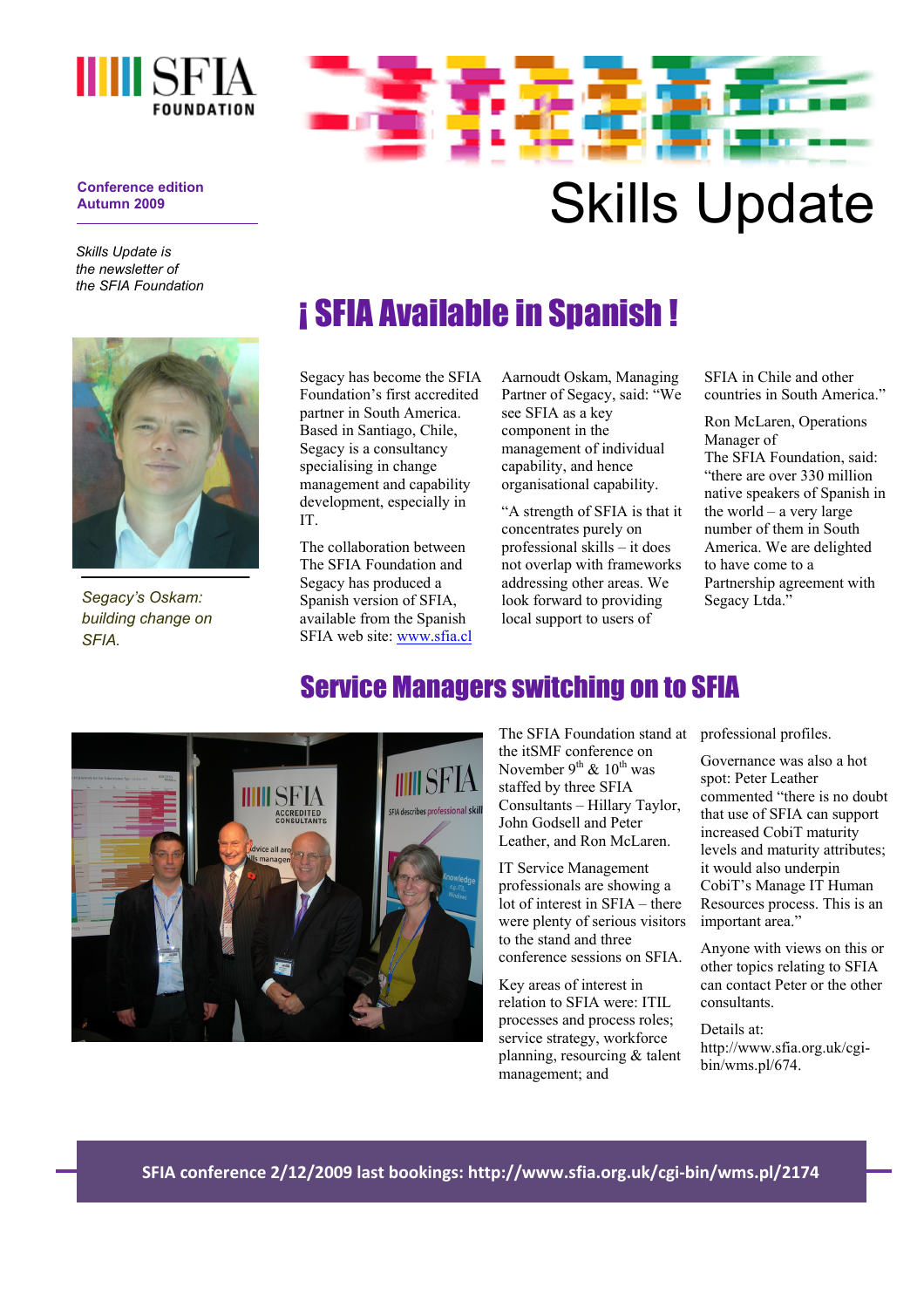#### Skills Update



*Rob Willock of CELRE: full translation to SFIA.* 

#### Salary data keeps remuneration on track

XpertHR Job Pricing (powered by CELRE) has been collecting data for its latest **IT Staff salary survey**.

Rob Willock, general manager of XpertHR Job Pricing and a SFIA Council member, says: "XpertHR Job Pricing conducts the UK's largest, longest-running and most respected research programme specialising in IT

staff remuneration. It is also the only IT salary survey that can offer a full translation of job levels, functions and key skills to the SFIA Framework, which means that participants can benchmark the pay and benefits of their IT staff against truly comparable market data."

Survey results are only available to organisations that participate in the survey.

For more information, to participate or to book a demonstration of XpertHR Job Pricing, e-mail your contact details to jobpricing@xperthr.co.uk or call 020 8652 4653 quoting SFIA02.

#### Recruiter recruited

Elan Computing became a SFIA Accredited Partner this year, offering Permanent, Contract, Executive Search and Interim recruitment in the UK and mainland Europe.

Ron McLaren, SFIA Operations Manager said: "Recruitment companies are driven by clients' needs: their support for SFIA is indicative

IT&T recruitment specialists, of the popularity of SFIA in their markets."

> Within public and private sectors including health, public services, defence, finance and telco, Elan recruits people ranging from technical IT specialists to board level appointments.

Alexandra Ingham, Elan's SFIA Relationship Manager

#### User Forum is airborne

The SFIA Forum is proving to be a useful meeting place for users of SFIA to swap experiences and advice. Russell Cosway, IS Programme Manager at Cornwall Council, is Chairman of the User Forum and sits on the SFIA Council. Russell remembered that the Forum was slow to get going at first:

"At the beginning it was all questions and not many answers" he said. "But after a while we built up momentum and we now have

contributions from around the world."

Peter Leather of Exceptional Performance Ltd, has contributed much to the Forum in terms of its understanding of users' needs, and in the structure of the web site. Peter said: "we now have nearly 400 members; although the UK, USA and Australia predominate, we have useful contributions from 39 other countries, so this has now taken off."

said "Elan values the opportunity to partner with the SFIA Foundation. We are passionate about SFIA, its aims as a Foundation and the contribution it can make in the attraction, selection and retention of key talent for our clients".

Contact: www.elanit.com Alexandra.ingham@elanit.co.uk 0113 2010314 07725 352940



The next 'Understanding SFIA' courses are on:

 January 19th February 23rd March 23rd

Public courses run at 1 Castle Lane, Victoria, London, SW1E 6DR.

For information, and to book, visit:

www.sfia.org.uk/cgibin/wms.pl/680



*Cosway:getting answers now*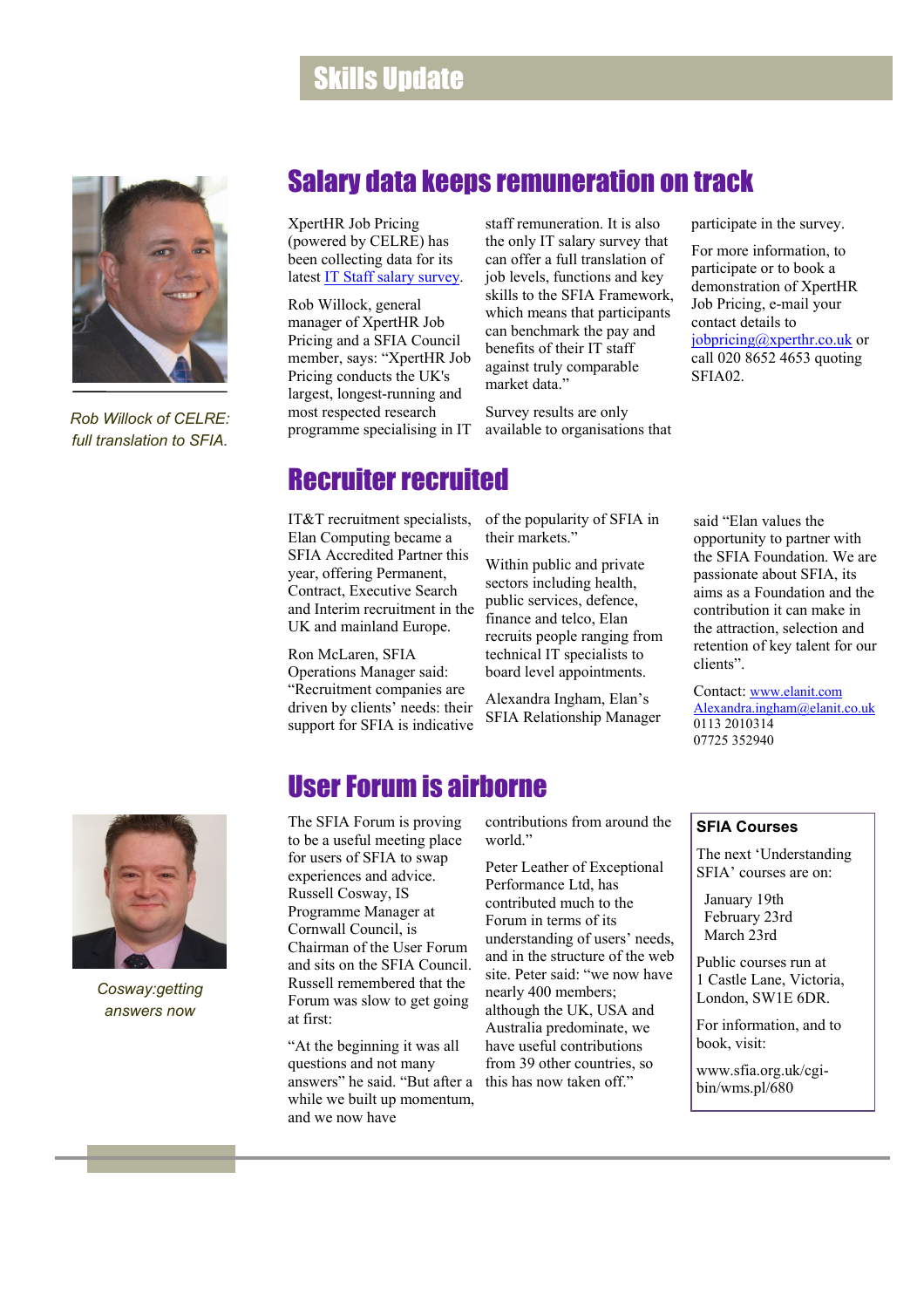### Skills Update

#### Australasian Societies adopt SFIA

This year the Australian Computer Society and the New Zealand Computer Society have become SFIA accredited partners.

Part of the role of a professional association is to provide ways for its members to develop their knowledge and raise their status within the industry. As part of that agenda, the ACS has been working on a range of pathways to enable members at all levels to progress to Computer Professional (CP) status. The Society uses SFIA as the framework for the assessment of ACS Computer Professionals, with entry to CP status set at SFIA level 5.

Bob Hart, General Manager of ACS, said "Using SFIA made a lot of sense: not only does it suit our purpose, but a growing number of employers in Australia are adopting SFIA: that linkage is an important consideration for a practically-based Society like the ACS."

Paul Matthews, Chief Executive of New Zealand Computer Society takes the same view. NZCS also use SFIA as the basis for professional certification of IT professionals. Said Matthews: "we chose SFIA because of its comprehensive and inclusive nature. It covers the entire realm of IT skills utilised today's society,

plus well defined competence and responsibility levels."

Official training support for SFIA is now available from Rob Sewell, the Foundation's antipodean training partner. Rob is based in New Zealand, but can make the trip to Australia until there is a training partner established there.

SFIA@icdi.co.nz



*Matthews: SFIA is inclusive*

### SFIA key to transformation

Vicki Shillington, lead of the "Professionalising IT" solution area at Qedis, reports that the consultancy is focussing on the success of CIOs and their transformation agendae.

Qedis is using SFIA and best practice templates in their unique proven methodology to optimise the performance of an IT organisation.

Vicki observes, "What we're noticing across various public and private sector organisations, is a drive to transform the IT function – and SFIA is at the heart of it all"

Vicki sees the IT functions in numerous media, retail gaming and government clients, fast tracking the implementation of their IT skills development agenda by reusing best practice frameworks such as SFIA.

Asked what are the key areas in transformation projects, Vicki replies: "Leadership team development during the change journey; and using SFIA to bring together the new organisation design and operating model so that staff understand how they work together. It is also important to complement SFIA with

core business and behavioural skills to form an all encompassing competency model and career development framework so that staff have clarity over their progression opportunities. Then, of course, you will use SFIAbased role profiles to recruit and develop the right skills and capabilities."

Ron McLaren notes: "it is good to see that so many users and consultancies fully understand that SFIA is a component of capability management, and not a panacea."



*Shillington: transformation agenda*